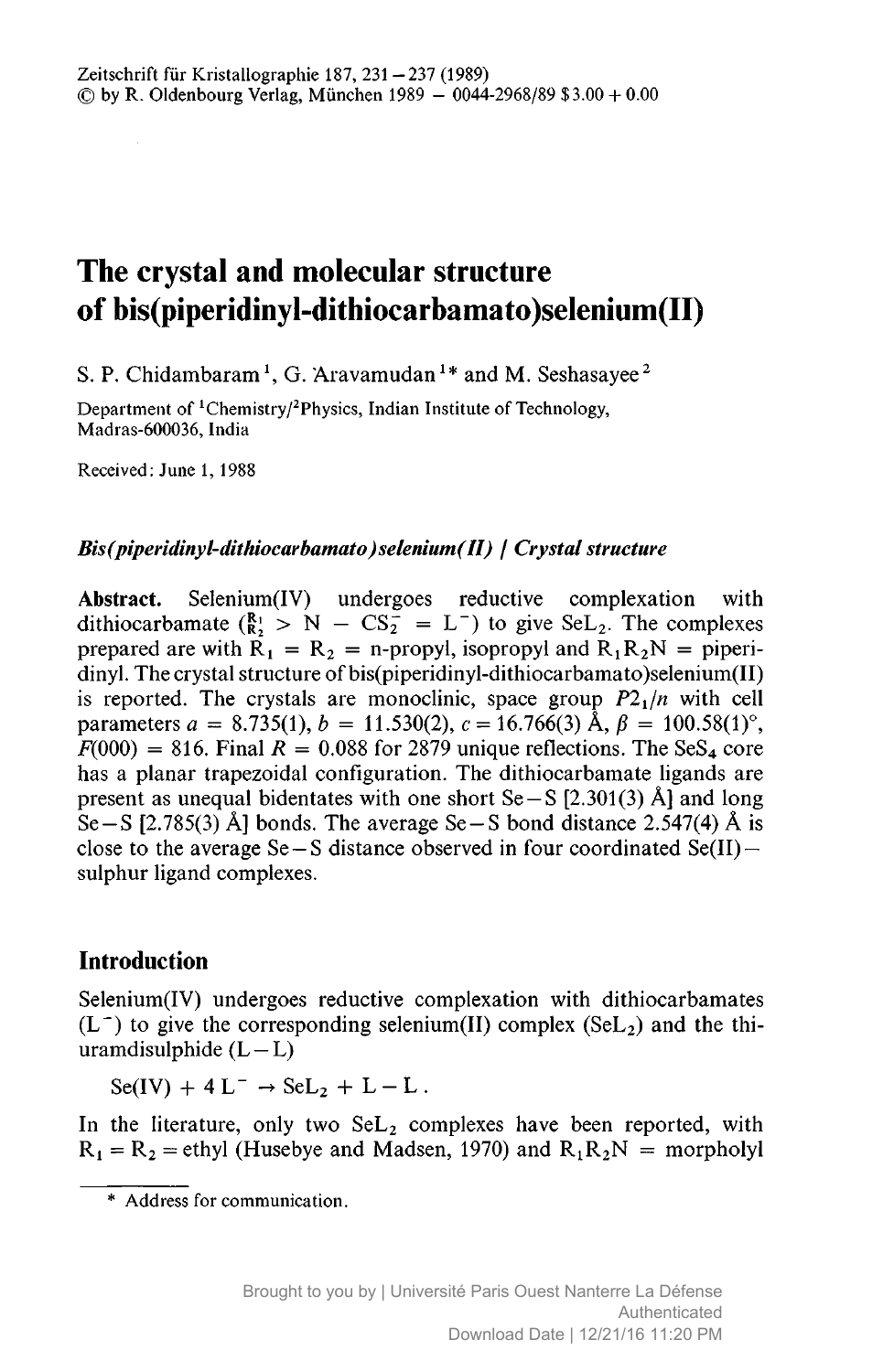(Anderson and Husebye, 1970). The crystal structures of these complexes were solved using multiple film data and the complexes were also found to be not very stable. In an attempt to prepare stabler selenium(II)dithiocarbamate complexes, dithiocarbamates with varied substitutents such as  $R_1 = R_2$  = n-propyl and isopropyl,  $R_1R_2N$  = piperidinyl are interacted with selenium(IV). These complexes are indefinitely stable in solid state. The crystal structure of bis(piperidinyl-dithiocarbamato)selenium(II) is determined.

### Experimental

#### Preparation of the complexes

<sup>1</sup> mmol of selenium dioxide (0.111 g) dissolved in <sup>10</sup> ml of methanol was mixed with 6 mmol (a g of anhydrous salt) (when  $R_1 = R_2 = n$ -propyl or isopropyl  $a = 1.194$  g;  $R_1R_2N =$  piperidinyl,  $a = 1.098$  g) of the sodium salt of the dithiocarbamate (NaL  $\cdot x$  H<sub>2</sub>O) dissolved in 30 ml of water and <sup>10</sup> ml of 4N hydrochloric acid. The yellow precipitate formed, which was a mixture of  $\text{Sel}_2$  and  $L-L$ , was washed with 5 ml of ether. Fractional crystallization from dichloromethane-carbon tetrachloride gave pure  $\text{Sel}_2$ complexes (yield: 88 93% in the initial crops). Single crystals, suitable for — crystal work were obtained by recrystallizing the complex from dichloromethane-ethylacetate solvent mixture.

#### Crystal data of bis(piperidinyldithiocarbamato)selenium(II)

 $C_{14}H_{20}N_2S_4S_5$   $f_w = 399.24$ 

A single crystal of size 0.67 mm  $\times$  0.12 mm  $\times$  0.65 mm was chosen under polarising microscope and mounted on an Enraf-Nonius CAD4 diffractometer. Cu $K_{\alpha}$  radiation ( $\lambda = 1.5418$  Å) obtained with a graphite monochromator was used in the  $\omega/2\theta$  scan mode. Unit-cell parameters were obtained from least-squares refinement of  $\theta$  values of 25 high angle reflections. 3411 total reflections were collected in the range  $2 \le \theta \le 70^{\circ}$  $(-10 \le h \le 10, 0 \le K \le 14, 0 \le l \le 20)$ , out of which 2612 reflections satisfied  $I \geq 3\sigma(I)$ . No significant variation was observed in the intensities of two check reflections [(4510) and (278)] which were measured every hour of X-ray exposure.  $\mu(CuK_{\alpha})$  was calculated to be 73.45 mm<sup>-1</sup>. Absorption correction was applied and structure solved by the heavy-atom method using SHELX-76 (Sheldrick, 1976) program. Atomic scattering factors for non-hydrogen atoms were taken from Cromer and Mann (1968) and the anomalous dispersion correction factor as applied to all the non-hydrogen atoms were taken from Cromer and Libermann (1970). The hydrogen scattering factors were taken from Stewart et al. (1965). All the nonhydrogen atoms were refined with anisotropic thermal parameters. All the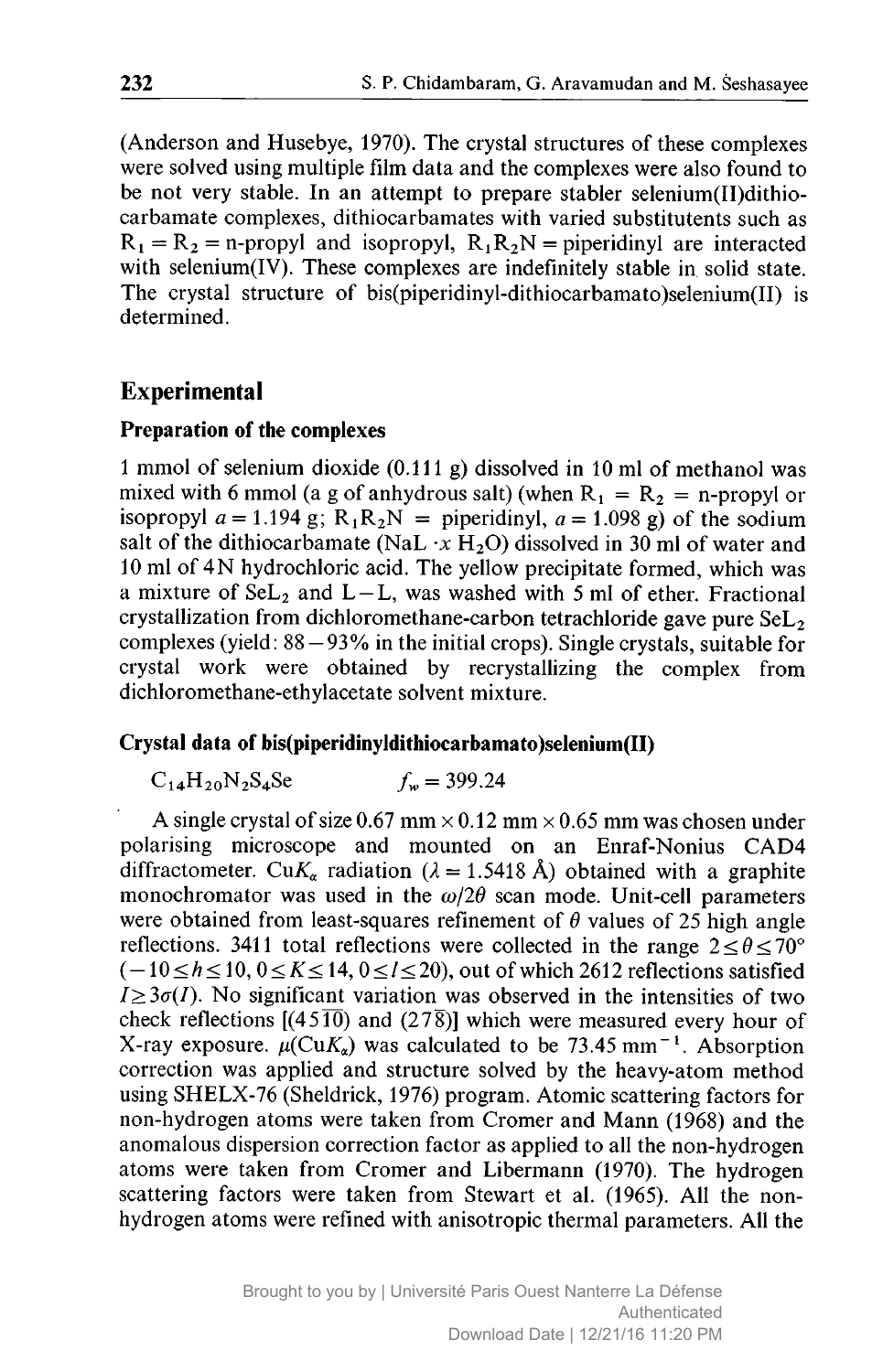hydrogen atoms except one appeared in difference Fourier maps and were refined isotropically. The final R and  $R_w$  values are 0.088 and 0.104 respectively ( $w = 1/[\sigma^2(F) + 1.2401|F|^2]$ ). The final difference Fourier map was featureless.

## Results and discussion

Final fractional atomic coordinates are given in Table 1. In Table <sup>2</sup> are presented the bond lengths and bond angles involving the non-hydrogen atoms. Figure 1 depicts the ORTEP (Johnson, 1965) plot of the molecule.<sup>1</sup>





 $<sup>1</sup>$  Additional material to this paper can be ordered from the Fachinformationszentrum</sup> Energie-Physik-Mathematik, D-7514 Eggenstein-Leopoldshafen 2, FRG. Please quote reference no. CSD 52548, the names of the authors and the title of the paper.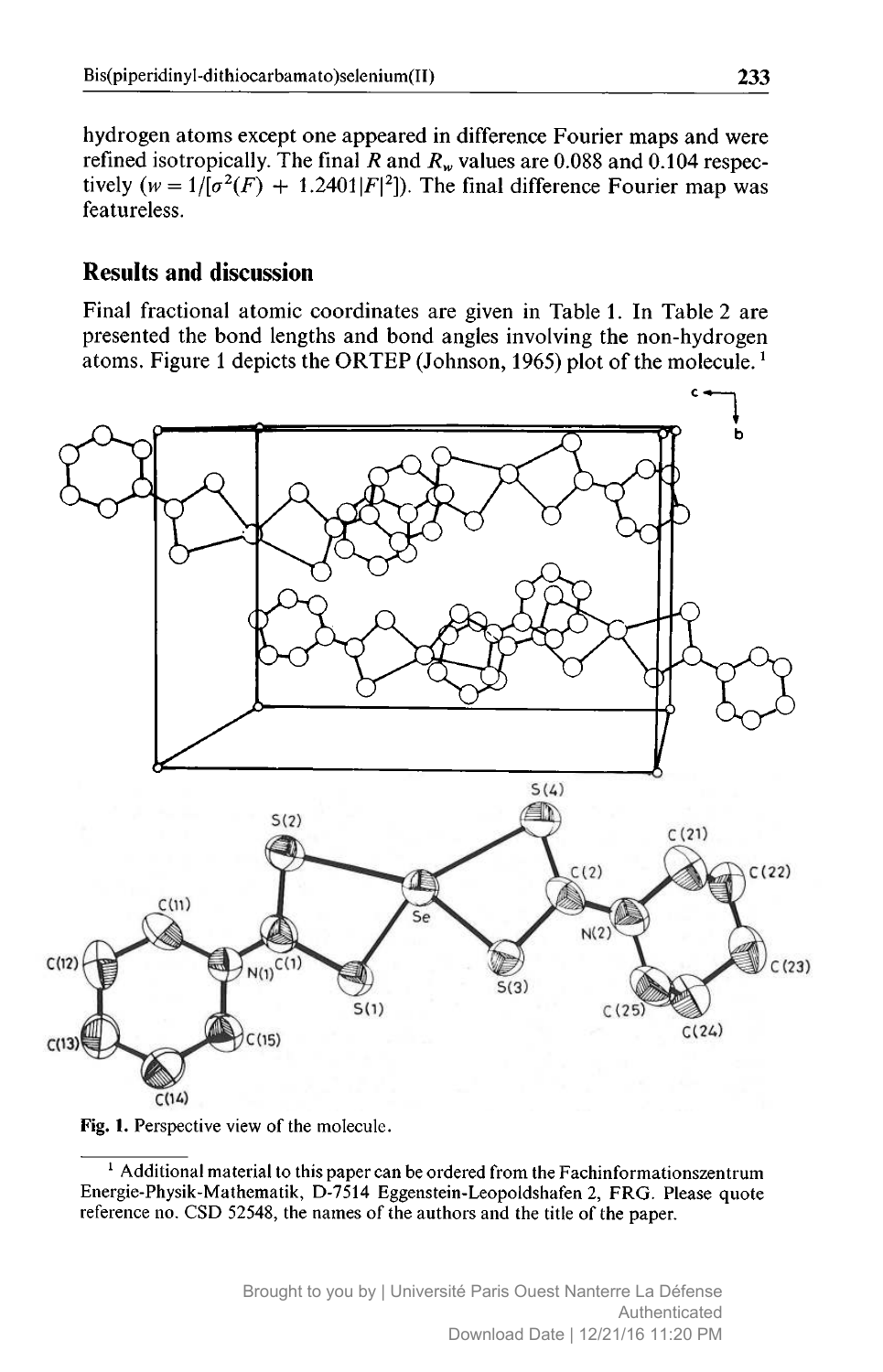| Atom  | x          | $\mathcal{Y}$ | z         | $U_{eq}$   |
|-------|------------|---------------|-----------|------------|
| Se    | 0.1253(1)  | 0.1625(1)     | 0.6135(1) | 0.0601(5)  |
| S(1)  | 0.1319(3)  | 0.3244(2)     | 0.5339(1) | 0.0651(14) |
| S(2)  | 0.1200(3)  | 0.0971(2)     | 0.4531(1) | 0.0683(14) |
| S(3)  | 0.1376(3)  | 0.2941(2)     | 0.7174(1) | 0.0651(14) |
| S(4)  | 0.1302(3)  | 0.0480(2)     | 0.7616(2) | 0.0723(16) |
| C(1)  | 0.1195(10) | 0.2444(8)     | 0.4432(5) | 0.061(5)   |
| C(2)  | 0.1449(9)  | 0.1877(7)     | 0.7922(6) | 0.062(4)   |
| C(11) | 0.0817(13) | 0.2399(9)     | 0.2946(5) | 0.077(6)   |
| C(12) | 0.1880(13) | 0.2873(10)    | 0.2426(7) | 0.081(6)   |
| C(13) | 0.1670(14) | 0.4179(9)     | 0.2321(6) | 0.087(8)   |
| C(14) | 0.1912(10) | 0.4755(8)     | 0.3120(6) | 0.076(5)   |
| C(15) | 0.0895(12) | 0.4276(9)     | 0.3665(7) | 0.079(6)   |
| C(21) | 0.1764(13) | 0.1419(10)    | 0.9344(6) | 0.081(7)   |
| C(22) | 0.0570(12) | 0.1723(10)    | 0.9880(6) | 0.072(5)   |
| C(23) | 0.0677(11) | 0.2977(10)    | 1.0131(6) | 0.080(5)   |
| C(24) | 0.0648(10) | 0.3793(8)     | 0.9409(5) | 0.070(5)   |
| C(25) | 0.1843(13) | 0.3452(8)     | 0.8916(6) | 0.082(4)   |
| N(1)  | 0.1064(9)  | 0.2990(6)     | 0.3736(5) | 0.068(4)   |
| N(2)  | 0.1681(9)  | 0.2236(7)     | 0.8681(4) | 0.071(4)   |

**Table 1.** Fractional atomic coordinate and  $U_{eq}$  with standard deviations in parentheses,  $U_{\text{eq}} = \frac{1}{3} \sum_{i=1}^{3} U_{ii}.$ 

|  | <b>Table 2.</b> Some important bond lengths $(A)$ and bond angles $(°)$ and their standard |  |  |  |  |  |
|--|--------------------------------------------------------------------------------------------|--|--|--|--|--|
|  | deviations in parentheses.                                                                 |  |  |  |  |  |

| Atoms                   | Bond length | Atoms                   | Bond length |
|-------------------------|-------------|-------------------------|-------------|
| $Se-S(1)$               | 2.301(3)    | $Se-S(2)$               | 2.785(3)    |
| $Se-S(3)$               | 2.298(3)    | $Se-S(4)$               | 2.805(4)    |
| $S(1) - C(1)$           | 1.766(9)    | $S(2) - C(1)$           | 1.706(10)   |
| $C(1) - N(1)$           | 1.311(11)   | $N(1) - C(11)$          | 1.470(12)   |
| $C(11) - C(12)$         | 1.489(16)   | $C(12) - C(13)$         | 1.523(15)   |
| $C(13) - C(14)$         | 1.475(14)   | $C(14) - C(15)$         | 1.492(15)   |
| $C(15) - N(1)$          | 1.493(12)   | $S(3) - C(2)$           | 1.747(9)    |
| $S(4) - C(2)$           | 1.688(8)    | $C(2) - N(2)$           | 1.318(12)   |
| $N(2) - C(21)$          | 1.448(13)   | $C(21) - C(22)$         | 1.537(16)   |
| $C(22) - C(23)$         | 1.504(16)   | $C(13) - C(24)$         | 1.531(14)   |
| $C(24) - C(25)$         | 1.500(12)   | $C(25) - N(2)$          | 1.457(12)   |
| $S(1) - Se - S(2)$      | 70.0(2)     | $S(3) - Se - S(4)$      | 69.4(2)     |
| $S(1) - Se - S(3)$      | 84.3(2)     | $S(2) - Se - S(4)$      | 136.2(3)    |
| $S(1) - C(1) - S(2)$    | 115.9(5)    | $S(1) - C(1) - N(1)$    | 119.8(6)    |
| $S(2) - C(1) - N(1)$    | 124.3(6)    | $C(1) - N(1) - C(11)$   | 123.6(6)    |
| $N(1) - C(11) - C(12)$  | 110.7(7)    | $C(11) - C(12) - C(13)$ | 110.8(8)    |
| $C(12) - C(13) - C(14)$ | 110.2(8)    | $C(13) - C(14) - C(15)$ | 112.8(7)    |
| $C(14) - C(15) - N(1)$  | 110.8(7)    | $C(15) - N(1) - C(1)$   | 122.6(6)    |
| $S(3) - C(2) - S(4)$    | 117.5(6)    | $S(3)-C(2)-N(2)$        | 116.8(6)    |
| $S(4) - C(2) - N(2)$    | 125.6(6)    | $C(2)-N(2)-C(21)$       | 120.9(7)    |
| $N(2) - C(21) - C(22)$  | 110.9(8)    | $C(21) - C(22) - C(23)$ | 111.6(8)    |
| $C(22) - C(23) - C(24)$ | 112.2(8)    | $C(23) - C(24) - C(25)$ | 111.3(7)    |
| $C(24) - C(25) - N(2)$  | 111.0(7)    | $C(25) - N(2) - C(2)$   | 123.6(7)    |

Brought to you by | Université Paris Ouest Nanterre La Défense Authenticated Download Date | 12/21/16 11:20 PM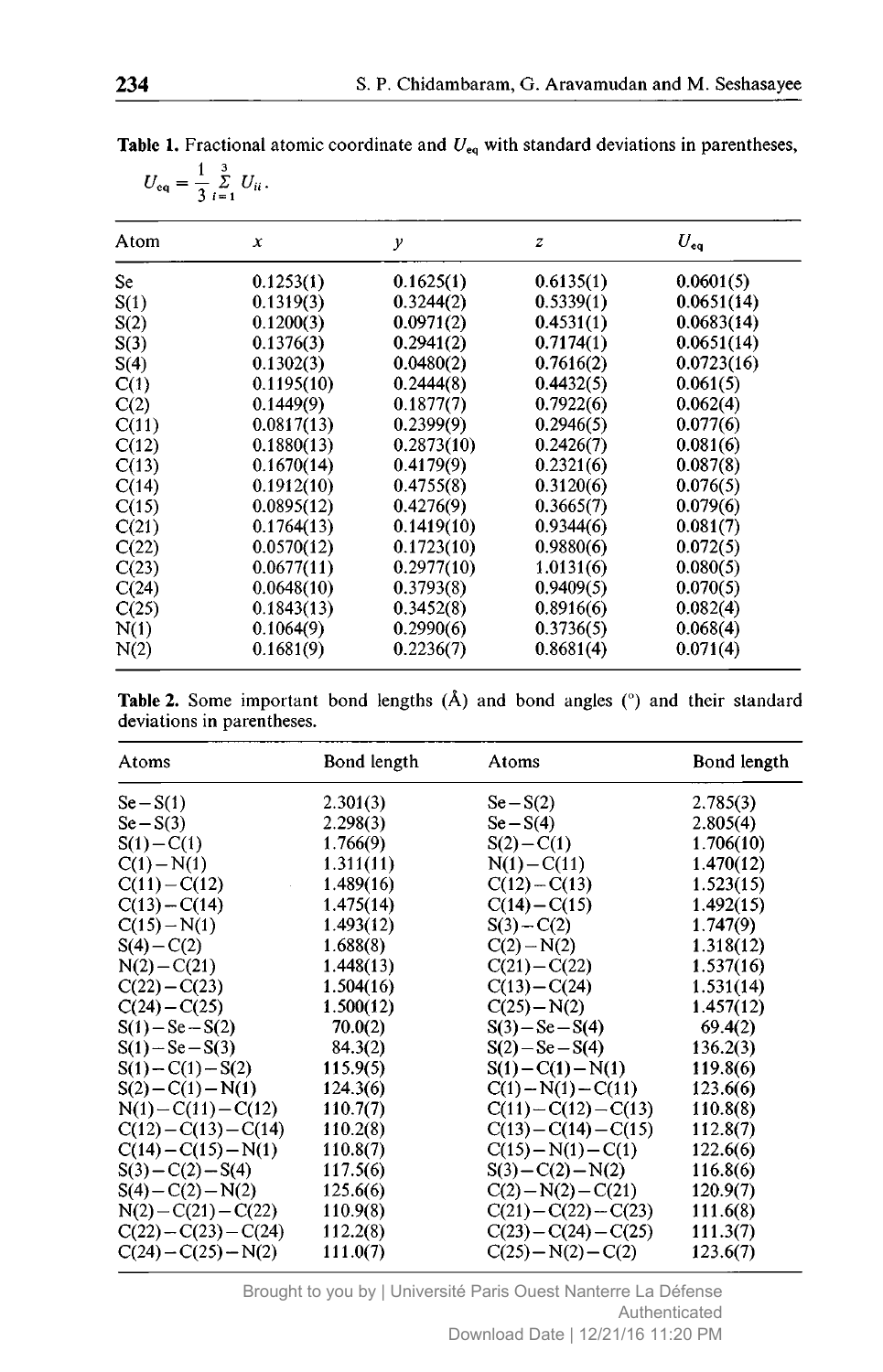In the structure, the central selenium atom has <sup>a</sup> planar trapezoidal stereochemistry formed by the four sulphur atoms of the two dithiocarbamates. All atoms of the  $SeS<sub>4</sub>$  core are within 0.023 Å of the leastsquares plane through them. This is essentially similar to the other selenium(II) and tellurium(II) analogs (Husebye and Madsen, 1970; Husebye, 1970). Selenium and two  $NCS_2$  groups of the dithiocarbamate ligands form another plane (Plane 2) with maximum deviations from it being 0.105(6) Å. The piperidine moiety is present in chair conformation. Plane <sup>2</sup> passes through the piperidine group with some of the piperidine ring carbon atoms above and below the mean plane.

The dithiocarbamate ion acts as an equal bidentate ligand in most fourand six-coordinated transition metal (M) complexes of the type  $ML_2$  and ML3 (Newman and White, 1972; Butcher and Sinn, 1976; Coucouvanis, 1970, 1979) and unequal bidentate ligand in most complexes with main group elements (M') such as Se(II), Te(II) and As(III) (Colapietro et al., 1968). The dithiocarbamate anion can be represented through the canonical structures.



With M' bonding through (C) is favoured due to the extensive participation of d orbitals in the bonding. This leads to equal bidenticity. However M' forms bonding through <sup>B</sup> which facilitates stronger covalent bonding with  $S^-$  than with the  $S^{\delta^-}$ , leading to unequal bidenticity. In the present compound dithiocarbamates show unequal bonding towards selenium, which is reflected in the  $Se-S$  and  $C-S$  bond distances. In each ligand the long  $Se-S$  bond is accompanied by a short  $C-S$  bond and vice versa. The  $Se-S$  bond distances 2.301, 2.785, 2.298, 2.805 Å have an average  $Se-S$ distance of 2.547(4) Å. The shorter Se  $-$  S bond distances are slightly greater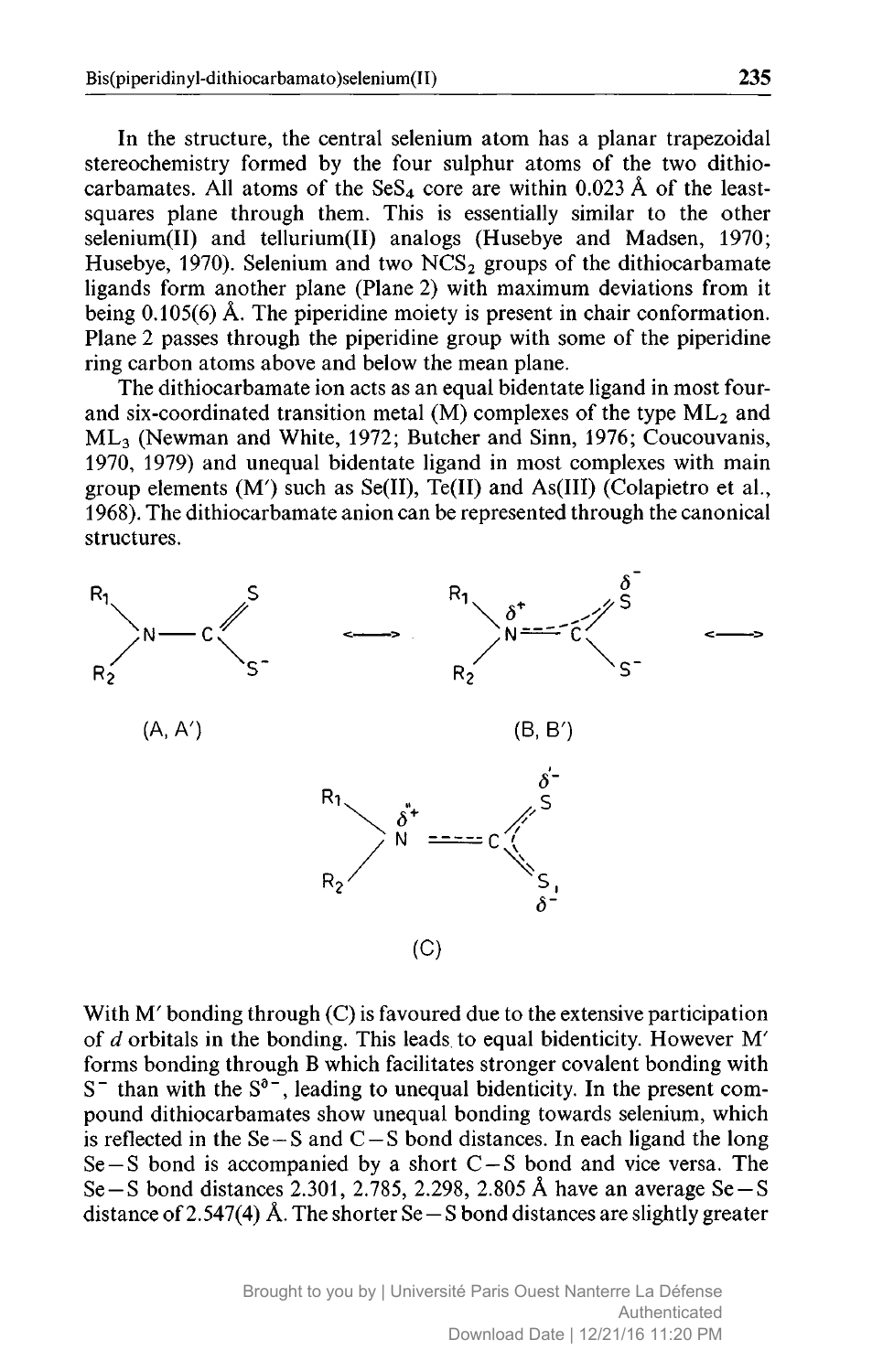| Complex                        | $M-S(\AA)$           | Average<br>$M-S(\AA)$ | $S-M-S$<br>(°)                               | Reference                         |
|--------------------------------|----------------------|-----------------------|----------------------------------------------|-----------------------------------|
| Se(morphdtc) <sub>2</sub>      | 2.298(6)<br>2.786(6) | 2.542(6)              | 70.5(2)<br>84.6(2)<br>69.7(2)<br>135.0(2)    | Anderson and<br>Husebye<br>(1970) |
| $\text{Se}[(C_2H_5)_2NCS_2]_2$ | 2.322(14)<br>2.75(4) | 2.536(27)             | 70.9(2)<br>87.7(2)<br>70.9(2)<br>131.5(2)    | Husebye and<br>Madsen<br>(1970)   |
| $Se[N(Ph2PS)2]$ <sub>2</sub>   | 2.267(1)<br>3.001(1) | 2.634(1)              | 84.14(4)<br>98.06(5)<br>94.99(5)<br>83.83(5) | Husebye and Moe<br>(1983)         |
| $Se(CH3OCS2)2$                 | 2.170(9)<br>2.205(6) | 2.188(7)              | 80.0(2)<br>87.6(2)<br>91.2(2)<br>100.8(3)    | Brondmo et al.<br>(1975)          |
| $Se(Ptu)_4Cl_2 \cdot 2 HCl$    | 2.525(6)<br>2.543(6) | 2.534(6)              | 89.1(2)                                      | Sowrirajan et al.<br>(1985)       |
| $Se2(Ptu)6Br410H2O$            | 2.296(4)<br>2.846(4) | 2.571(4)              | 89.9(2)<br>97.6(2)<br>87.6(2)<br>85.0(2)     | Chidambaram et al.<br>(1986)      |
| $Se(pipdtc)_{2}$               | 2.299(3)<br>2.795(4) | 2.547(4)              | 70.0(2)<br>84.3(2)<br>69.4(2)<br>136.2(3)    | Present study                     |

Table 3. Bond lengths and angles of some sulphur ligated selenium(II) complexes.

than the sum of single covalent bond radii of selenium and sulphur of 2.11 A. The longer Se-S bonds are weak covalent bonds and are much shorter than the sum of the van der Waals radii 3.78 A. In Table <sup>3</sup> are presented the relevant data available regarding four-coordinated selenium(II) sulphur ligand complexes. In all the 1,1-dithio ligand complexes, — selenium(II) essentially exhibits planar trapezoidal geometry. In monodentate ligands (complexes <sup>5</sup> and 6) selenium(II) shows trapezoidal or square planar arrangement for bridging or all terminal ligand complexes respectively.

There are two different sets of  $C-S$  bond distances in each ligand, 1.766, 1.706, 1.747, 1.688 A with average 1.723(9) A. This is shorter than the sum of single covalent radii of  $C - S$ , 1.81 Å. Exclusively the longer  $C -$ <sup>S</sup> bond distance corresponds to the sulphur which is more strongly bonded